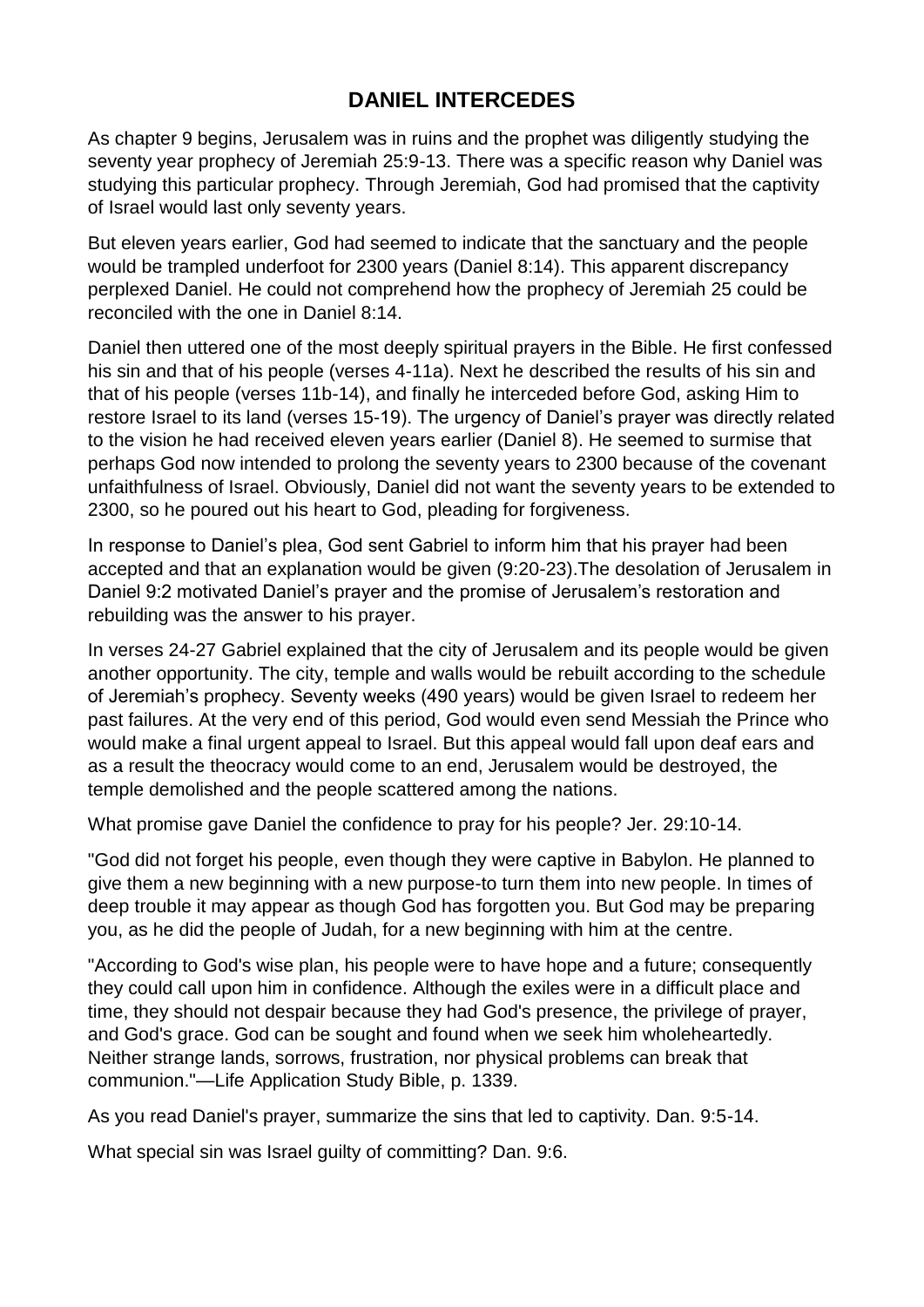Israel's history shows that it is dangerous to despise God's prophets. Are we guilty of this sin today? God has entrusted us with expressions of His love by revealing to us wonderful truths through the prophetic ministry of Ellen G. White. Have we undermined these messages by disputing how they were given rather than what they say? Or have we simply not bothered to read them? Or do we reject them because they condemn sin in our lives?

What verses in Daniel's prayer show that he trusted in the mercy of a gracious God?

Part of Daniel 9:13 often translated "and understand thy truth" could also be translated "and prosper in thy truth." Why has God revealed truth to us? How can we prosper in that truth? Have we, either as a church, or even as individuals, prospered in God's truth as much as we could?

Before continuing here, make sure you understand the charts we've looked at the past few weeks. They form an immovable foundation for where we are going next. The crucial point that should be understood now is that the judgment scene in Daniel 7 and the cleansing of the sanctuary in Daniel 8 are the same event and that this event takes place sometime after the 1,260-year period that depicted a phase of papal persecution of the saints.

Meanwhile, considering the time frame for this event, the late eighteenth or early nineteenth century, what's the only possible sanctuary that's being cleansed here, the one on earth or the one in heaven (see Matt. 24:2; Luke 21:6; Heb. 8:1, 2)? The answer is obvious.

Finally, look at what the Lord has used to frame the important teaching of the cleansing of the sanctuary—and that's massive world empires, things as immovable, unchangeable, and verifiable as are possible in this world. The Lord isn't asking us to base our faith on sketchy, shadowy things; instead, He's framing these great truths around world history, as firm a foundation as possible. God, obviously, wants us to believe these truths; that's why He makes it easy for us to do just that.

Daniel's study and prayer had cheered him with the news that Israel's captivity in Babylon would soon end and God's people would be returning to Jerusalem. Daniel knew the captivity would last for 70 years (Jer. 29:10). It began during the reign of Nebuchadnezzar (605 B.C., Dan. 1:1), and now after the vision of Daniel 8, it is already the reign of Darius (c. 539 B.C.). With almost 66 years gone, the captivity indeed would be over soon. Yet, at the conclusion of Daniel 8, the angel shocked Daniel with the news that the sanctuary will lay trampled for 2,300 years.

What should the prophet make of this? The only thing he could do was pray. This week's lesson deals with the essentials of that prayer (Dan. 9:3-9): its foundation, its appeal to God, and our relationship to Him and His response to us.

## **Prayer: It's Foundation**

The Bible teaches that prayer is our response to God's Word. "Ask," He has said. So, we respond to His bidding—the foundation of our prayers. Thus, to a Christian, prayer is the second word, for the first word is always God's. In Daniel's case, what was God's first word? Was God's Word contradictory? Why should it take 2,300 years for the restoration of the sanctuary when Jeremiah had clearly foretold that Babylonian captivity should end in 70 years (Jer. 29:10)? Daniel "perceived" this in "the books . . . according to the word of the Lord to Jeremiah the prophet" (Dan. 9:2). How did Daniel respond to God's bidding? He sought clarity and understanding for the vision through prayer.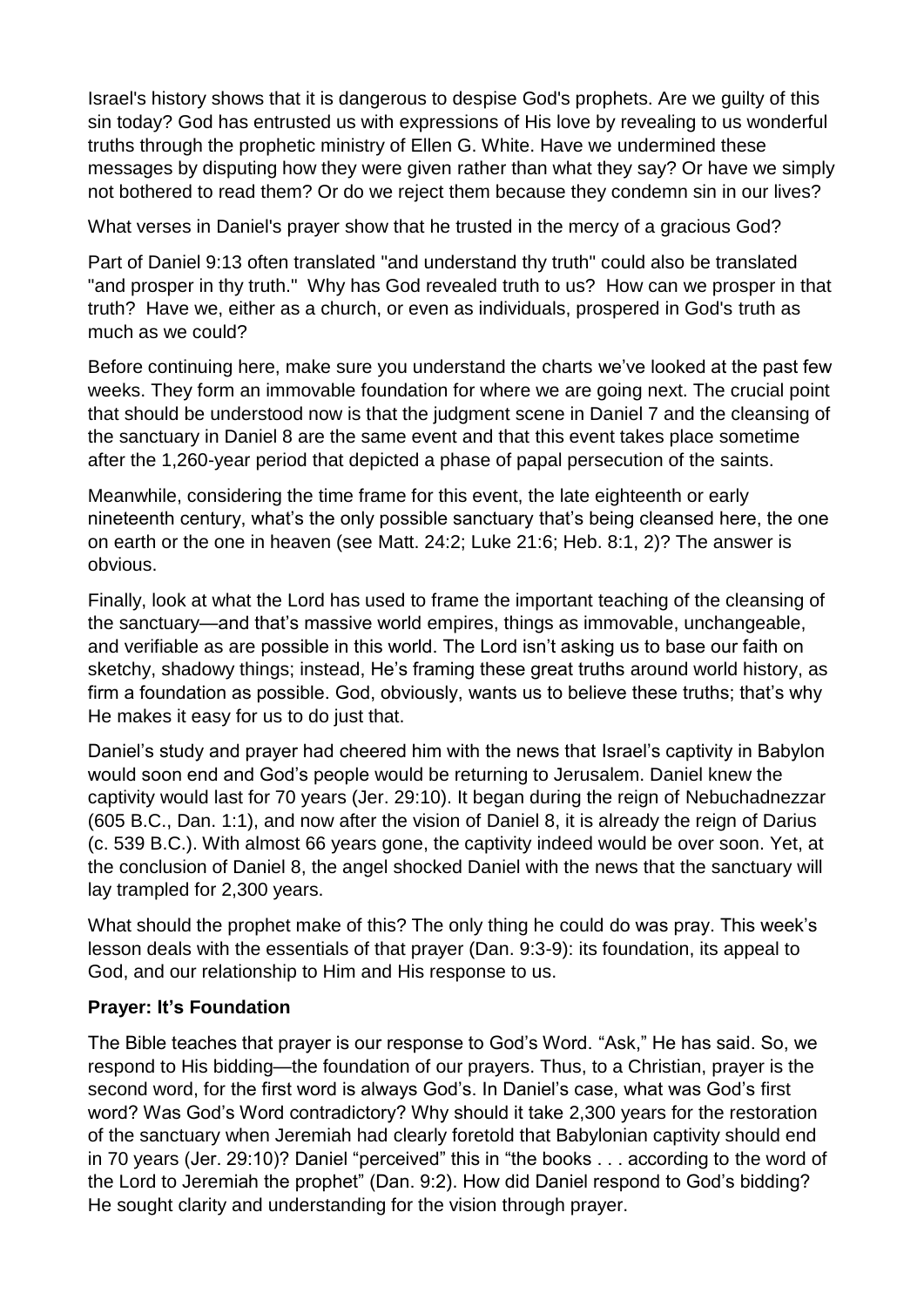## **Prayer: The Appeal to God**

Repeatedly Daniel used the phrases "the Lord my God," "O Lord," or "Lord God," thus leaving no doubt as to whom one should pray. Three Hebrew words for God are used here. First, Yahweh: the LORD. He is the self-existent, eternal One, who is faithful. Second, El: God. He is mighty and powerful. The key word is power, as revealed to Abraham: " 'I am God Almighty; walk before me, and be blameless' " (Gen. 17:1). Third, Adonai: Lord. God is the Sovereign Ruler of the universe.

Put these three words together, and we have the image of a God who is faithful, who is powerful, and who has purpose for us individually and collectively. To this "'great and awesome God, who keeps his covenant of love with all who love him and obey his commands' " (Dan. 9:4), Daniel turned in prayer. He is the God of righteousness (vs. 7), of mercy and forgiveness (vs. 9), and of law (vs. 10). He is the God of majesty, holiness, and infinity—and yet approachable, caring, and loving. He is the God of heaven—and of earth.

Daniel knew his God—personally, intimately, and experientially. Therefore, his prayer is direct, with no shade of fear or hint of hesitancy. Rather, it is like a friend conversing with a friend or a child asking a parent for clarification.

## **Prayer: Relationship and Response**

Prayer is not a game of "you scratch my back, and I'll scratch yours." God is not a pagan deity itching for our apologies or shouts of misplaced praise. Terrible in His judgment and tender and gracious in His concerns, He waits for us to come to Him with transparency, boldness, and trust. And as we come, Daniel's prayer suggests we should do three things.

First, acknowledge our sinfulness. "'We have sinned and done wrong and acted wickedly and rebelled' " (Dan. 9:5). The word sinned suggests missing the mark. The words done wrong point to the deliberate falsehood in rearranging the moral guideposts. Acted wickedly speaks of moral failure. Rebelled is a deliberate rejection of God's commandments. Neither did Israel listen to God's servants (vs. 6). In 17 verses (vss. 3- 19), the prophet refers 14 times to the sinfulness of Israel, thus revealing the gravity of sin, the need for confession, and the importance of repentance.

Second, acknowledge our predicament in the face of God's holiness. Prayer is speaking to God as to a friend, but that does not make God our equal. To Him belongs "'righteousness' " and to us "'confusion of face' " (vss. 7, 8). The former is firmness, the latter chaos. Daniel is sure that the confused state of his people was because they rejected God's Word, which alone assures a strong house of faith.

Third, acknowledge God's delivering power. Daniel grasps a timeless truth in redemptive history: "'we do not present our supplications before thee on the ground of our righteousness, but on the ground of thy great mercy' " (vs. 18).

Fourth, never give up. Hopelessness is the most dangerous foe 1 Kings 3:5-14, Daniel 9:1-23, Micah 6:8

● This week's lesson is a reminder that, while we're sometimes allowed to preview the great themes of the future, our primary responsibilities are in the present. Few Bible passages match this imperative for purposeful living: "He has told you, O mortal, what is good; and what does the Lord require of you but to do justice, and to love kindness, and to